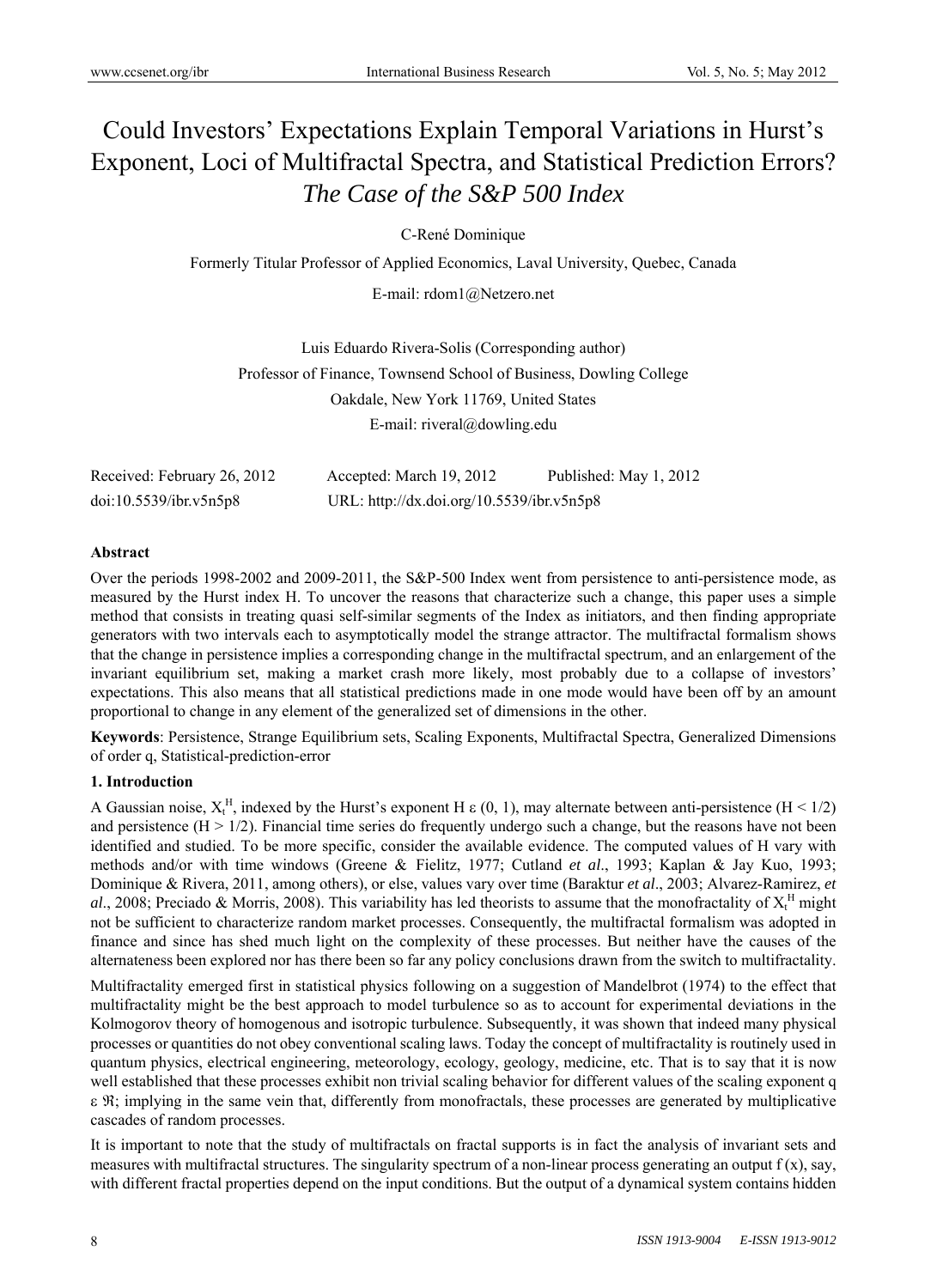information that is revealable by its multifractal spectrum in the forms of, say, a set of *dimensions*.  $D(q) = \{D_0, D_1, D_2, D_2, D_3, D_4, D_5, D_6, D_6, D_7, D_8, D_8, D_9, D_9, D_1, D_2, D_4, D_6, D_7, D_8, D_8, D_9, D_9, D_1, D_1, D_2, D_3, D$  $D_3, \ldots, D_{\infty}, D_1, \ldots, D_{\infty}$ .  $D_0$  is the Hausdorff dimension that measures the exponent of a power law.  $D_1$  measures how the average information needed to identify an occupied bin scales with a radius size (e) and a probability (p).  $D_2$  (due to Grassberger and Procaccia, 1983) examines the number of points needed to generate a representation of a fractal and the number of pairs of points closer than e to each other, etc., up to the Renyi's (1955) generalized dimension of order q that reflects the nature of singularities. Put differently,  $D_0$  is a metric indicating how orbits fill up space;  $D_1$  and D2 are probabilistic measures assessing the frequency with which orbits visit different parts of an attractor and; in addition,  $D_2$ , distinguishes between "strange" and "chaotic" attractors. In other words, the set of dimensions allows the reconstruction of the hidden dynamics in conformity with Takens' (1981) Theorem. Thus, detailed analyses of the multifractal structure of an "invariant" set (to be defined shortly) of a chaotic dynamical system provide a more refined description of the chaotic behavior than a description based purely on stochastic characteristics.

The successes of the multifractal formalism in physics and in the other disciplines just mentioned have encouraged its adoption in the study of market price evolution (Halsey, *et al*., 1986; Fisher, *et al*., 1997; Muller, *et al*., 1997; Gopikrishan, 1999; Genyuk, 1999). However, one must bear in mind that invariant sets of most dynamical systems are not self-similar in the strict sense. These sets must be decomposed into subsets supporting a Borel probability measure having some sort of scale symmetry. It is scale symmetries that can reproduce copies of the set on arbitrarily small scales up to a given precision. In such cases, it is important to have on hand processing techniques such as the wavelet transform modulus maxima (WTMM) that can estimate the renormalization parameters from the output as it reveals phase transitions in the singularity spectrum. The absence of WTMM represents a limitation. In applying the multifractal formalism to economics and finance, one should therefore be aware of not only that limitation but of one other caveat. The fact that financial time series are not exactly self-similar is not surprising; no known man-made process is but, in addition, the more uncompetitive financial markets are the noisier are their time series. The consequences of the failure of global self-similarity will be discussed later in our examination of the S&P-500 Index, and the impacts of noise will be taken up in Appendix A. Our main concern for now, however, is to stress the benefits to be had from the application of the formalism. The most important one for the present purpose is to uncover the characteristics of attractors, which should be important inputs into the decision-making process (*vide infra*).

The main purpose of this paper is to show that shifts in investors' expectations or behavior might be a compelling factor begetting shifts in persistence of financial time series, which begets shifts in loci of multifractal spectra, which in turn beget errors in statistical predictions. The paper is divided into five parts. Part II is devoted to definitions of terms, concepts, and methodological considerations. Part III discusses the data. Part IV presents the results, which are discussed in Part V.

### **2. Definitions of Terms and Method**

The application of the multifractal formalism to financial time series presupposes that the equilibrium sets of prices are closed attracting invariant sets, which are Cantor-like point sets that are either strange or chaotic. But, in discussing such matters, often the differences between deterministic chaos and randomness, for example, or between strange and chaotic attractors, etc, are not always clear or are sometime used as synonyms. Because of the ambiguities associated with definitions of many fractal concepts, it might therefore be useful to begin by defining their meanings in the present context.

Consider a vector field:  $\dot{x} = dx/dt = f(x)$ , where  $f \in C^1(E)$ ,  $E \subset \mathbb{R}^n$ ;  $\varphi_t(x)$  is the flow of f; and N<sub>x</sub>(B) is a neighborhood of a set  $B \subset E$ . B is invariant with respect to the flow of f if  $\varphi_t(x) \subset N_x(B)$  at  $t \ge 0$  and  $\varphi_t(x) \to B$  as  $t \to \infty$ . In this case, B is positively invariant with respect to the flow, but B is negatively invariant with respect to the flow if  $\varphi_t(x) \rightarrow B$  for  $\forall t \leq 0$ . Then:

### *2.1 Definitions*

*Definition 1 (Strange attractor). The attracting set B, just defined, is a strange attractor if it contains:* 

*A countable set of periodic orbits*  $(F_p)$  *of large periods;* 

*A countable set of non-periodic orbits*  $(\Gamma_{np})$ *, and;* 

*A dense orbit*.

The flow  $\varphi_t$  (.): E  $\to$  E or, equivalently a map h: E  $\to$  E, is a diffeomorphism of a smooth Riemanian maniforld E, and  $B \subset E$  is a compact hyperbolic attractor for h. It can then be shown that the evolution of the Lebesque measure on B converges to the Bowen-Ruelle-Sinai measure, which describes the orbit distribution of points in  $N_x$  (B) that are typical with respect to the Lebesque measure.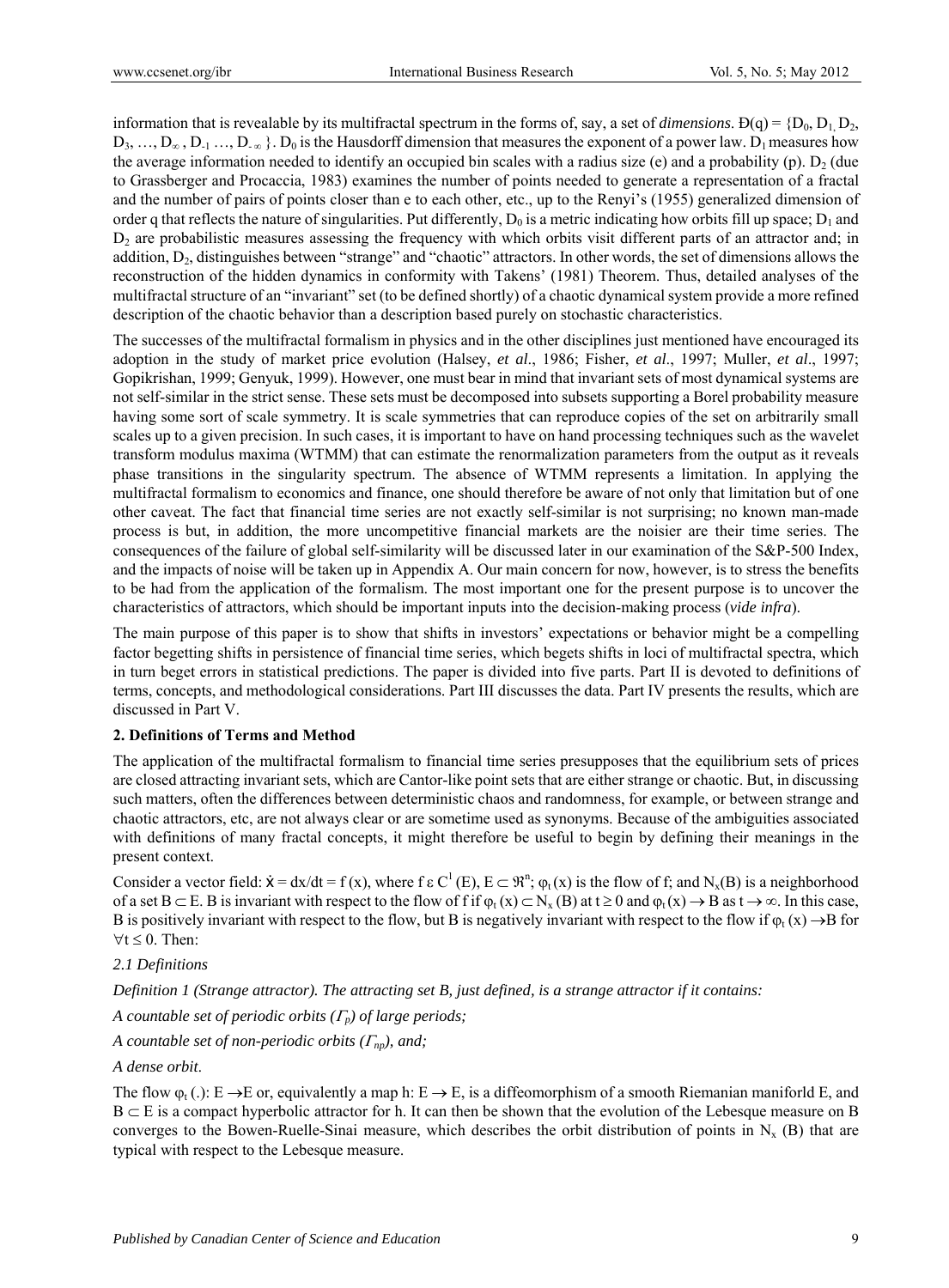Further, if any two arbitrarily close points  $(x, y)$  in  $N_x(B)$  at  $t \ge 0$  become exponentially distant as  $t \to \infty$ , then sensitive dependence to initial conditions (SDIC) exists. Then:

*Definition 2 (Chaoticity). If the strange attractor of Definition 1 has SDIC, then it is chaotic.* 

Definitions 1 and 2 are in the sense of Eckmann, and Ruelle (1985).

If now we consider price index as the observable output or an observable signal,  $Z_t$ , we have:

*Definition 3 (The Process):*  $Z_t = \sum_i^n (b_i X_t^{Hi})$ , where b  $\varepsilon \mathcal{R}$ , i  $\varepsilon n$ , is a combination of observed Gaussian processes, each with its own H index, while  $X_t^H$  are unobservable inputs into  $Z_b$  arriving as "cars" or as "trains" in the sense of *Sottinen (2003).*

In the literature, Z<sub>t</sub> is termed: Mixed Fractional Brownian Motion (MfBm) (see, Zili, 2006; Maio, *et al.*, 2008; Thale, 2009). While  $X_t^{Hi}$  is the Mandelbrot- van Ness (1968) process (fBm). In general,  $X_t^{Hi}$  has the following properties:

*Property 1 (Self-Similarity).*  $X_t^{Hi}$  and  $m^{Hi}$  ( $X_t^{Hi}$ ), where  $m \in \mathcal{R}$ , *i*  $\varepsilon$  *n*, have the same probability distribution;

Property 2 (Stationary Increments). Over the interval [t, s],  $X_t^{Hi}$  has a normal distribution with zero mean and *variance given by E[* $X_t^{Hi}$ ,  $X_s^{Hi}$ ] =  $/t - s$   $\big)^{2Hi}$ .

The Process of Definition 3, being man-made, lacks global self-similarity, but it has fractal properties including property 2.  $X_t^{Hi}$ , on the other hand, is statistically self-similar, has property 2 and determines the value of  $H_i$ . The lack of global self-similarity is carried over to B and can easily be demonstrated by comparing the values of various elements of the dimension set,  $D(q)$ . The failure of  $Z_t$  on Property 1 is not complete for it is statistically self-similar on segment i. That in itself is not an impediment for the wavelet transform is a function that is equivalent to decomposing the function into elementary space scale. It can be shown that the variance of wavelet coefficients can sufficiently characterize the index  $H_i$  from the slope of the variance plotted as a function of scale in log-log plot (for details, see Flandrin, 1992, 911; Halsey, *et al*., 1986). The important point to note is that the variability of H over time is viewed as an indication of the multifractality of  $Z_t$ .

#### *2.2 The Method*

The connection between non-integer fractal dimension and chaos in dissipative continuous dynamical systems results in complex dynamics resulting from the continuous stretching and folding of a bundle of orbits under the action of the flow. In multi-dimensional systems, the geometrical image of their attractors has been shown experimentally to have fractal dimensions between 2 and 3. In the present case, the set B occupies a small fraction of the embedding space. If we consider its singularity spectrum as its image, then we can work on a one hump map; for the spread of the spectrum  $(\alpha_{\text{max}} - \alpha_{\text{min}}) \varepsilon [0, 1]$  and its height is  $D_0 = f(\alpha)$ . Hence, the procedure adopted for this paper focuses on the image of B, and first considers an output of an unknown system as an "initiator" with a known characteristic, which can either be a generalized "generator" or a measure such as the Hausdorff dimension. The initiator is next divided into two constant bins, while the generator is assigned line segments  $e_i$  and probabilities  $p_i$ . In the third step, the exponent q is assigned to the probabilities and the exponent  $\tau$  is assigned to the support intervals.

Now it is possible to construct the set  $D(q)$ . Its elements are computed according to Renyi's generalized dimensions. If the above procedure is defective in any way, the magnitudes of the elements of Ð(q) may be trivial. If, on the other hand, it is correct, then  $D(q)$  must be an ordered set with  $D_{\infty}$  as its minimum element. To be specific:

$$
D(q) = \{S_1 \cup S_2\}, \text{ where } S_1 = \{D(q \ge 0)\}, S_2 = \{D(q \le 0)\}
$$

If  $D(q)$  is divided into two subsets,  $S_1$  and  $S_2$  then  $D_0$  is the minimum element of  $S_1$  and  $D_0$  is the minimum element of S<sub>2</sub>. From this line of reasoning, a simple test can be devised in terms of the multifractal spectrum,  $f(\alpha)$ , to check the validity of the procedure. That is:

*Test 1: i) the function f () must have a convex hypograph, and* 

$$
ii) D_0 = \begin{cases} D_{max} & \text{for } q \ge 0, \ \forall q \in \mathcal{R} \\ \ D_{min} & \text{for } q \le 0, \ \forall q \in \mathcal{R} \end{cases}
$$

As in the case of the logistic parabola, the Hausdorff dimension  $(D_0)$  can be computed with reasonable precision theoretically and experimentally for each segment i (henceforth  $Z_t^i$ ). Assuming that  $Z_t^i$  is a multifractal, we will select two representative segments that will next be characterized by the two scaling exponents each. This means that the attractor will be asymptotically modeled by the rule of the recursive construction which is a known generator  $(\rho)$  with two interval lengths ( $e_1, e_2$ ) for each segment, or moving backward from  $D_0$  to determine the unknown generator.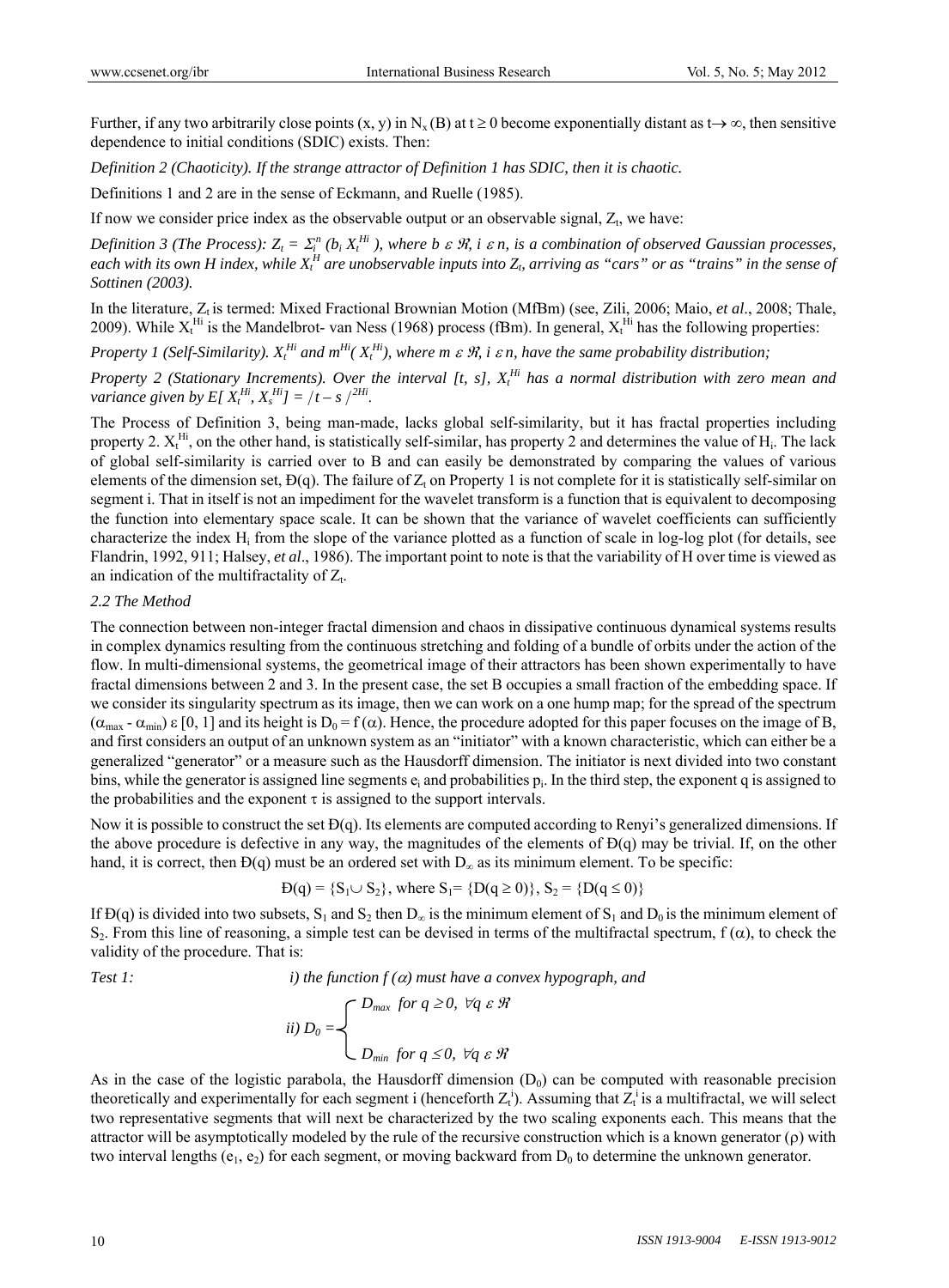Recalling, in passing, that the rate of return  $\pi(P) = f(P)$  is characterized by a one hump map. Then the logistic parabola, which is prototypical fractal attractor, provides a clue as to the relation between the two interval lengths. From the partition function:

$$
\Sigma_{I} (p_{i}^{q} e_{i}^{\tau}) = 1, \text{ positive } e_{1} = (\rho^{-1}), e_{2} = (\rho^{-1})^{2} \text{ and } \tau (q) = (1 - q) D_{q}
$$
 (1)

We can derive two equations in quadratic form:

$$
e_1^{2D_0} + e_1^{D_0} - 1 = 0 \tag{2}
$$

$$
e_1^{2\tau} + e_1^{\tau} - 1 = 0 \tag{3}
$$

Equation (2) is derived from positing  $q = 0$ ,  $D_q = D_0$ , and  $p_1 = p_2 = \frac{1}{2}$ . Then,  $e_1^{D_0} = [(5)^{1/2} - 1]/2 = G$ , where G is the Golden Mean; hence,

$$
D_0 = \log G / \log e_1 \tag{4}
$$

From  $(3)$ , we have:

$$
e_1^{\tau} = \{ [(1 + 4 (2)^q]^{1/2} - 1 \} / 2 \tag{5}
$$

then:

$$
\tau = \log \left[ (1 + 4 (2)^q)^{1/2} - 1 \right] / 2 \} / \log e_1 \tag{6}
$$

As the exponent  $\tau$  (q) describes the same aspect of the multifractal spectrum, denoted  $f(\alpha)$ , we have:

$$
\tau / (1 - q) = D_q = \log_{\frac{1}{2}} \{ [(1 + 4 (2)^q)^{1/2} - 1] / 2 \} / (1 - q) \log e_1, \text{ for } q \neq 1
$$
 (7)

Equation (7) is Renyi's (1955, 1970) generalized dimensions of order q, which handles every portion of the support of the attractor in a uniform manner and describes the nature of singularities at the same time. It works for all q's, except of course  $q = 1$ .

For  $D_1$ , we have

$$
D_1 = 2 \log 2 / \sum_1^2 \log (1 / e_i)
$$

but for  $D_{\infty}$  and  $D_{-\infty}$ , it is easier to expand the numerator of (7). That is,

$$
D_q
$$
 = - log 2 [log 2 (1 + q)] / (1 -q) log e<sub>1</sub>

using  $\log_2$  and letting  $q \to \infty$  or (- $\infty$ ), we have:

$$
D_{\infty} = (-1/\log_2 e_i); \qquad D_{-\infty} = [-1/\log_2 (e_1)^2]
$$
  
\n
$$
\lim_{\rho \to \infty} q \to 0
$$
  
\n
$$
\lim_{\rho \to \infty} q \to -\infty
$$
  
\n
$$
(e_1)^2 \to 0
$$

The numerator of (4) is a well-known natural sequence. Then if it is  $D_0$  that is known instead of  $\rho$ , one may ask what is the *implicit generator* of any Gaussian process whose Hausdorff dimension is  $D_0$ ? Then:

$$
e_1 = \log^{-1} [\log G / D_0]
$$
 (8)

where  $e_1$  is from (1). All the D's (except D<sub>1</sub>) can be computed using (7).

The computed values of  $D_q$ ,  $\forall q$  must pass Test 1 above. Also, as noted above, the logistic parabola is a prototypical strange attractor that is well-studied. Its Hausdorff dimension derived analytically and numerically, is 0.538… (see Grassberger, 1981; Medio, 1992; Falconer, 2003). In Appendix A, the validity of this method is double-checked against it.

#### **3. The Data**

The data is the grand Microsoft Excel data set of closing prices of the S&P-500 Index, sampled daily from January  $3<sup>rd</sup>$ , 1950 to February 28<sup>th</sup>, 2011, from which two appropriate segments were selected for the analysis. The first consists of  $2^{10}$  data points, covering the period 1998-2002, when the Index was persistent. The shorter segment consists of  $2^{\circ}$ observations over the period 2009-2011, when the Index was anti-persistent. Both segments were de-trended using logarithmic differences and filtered for white noise and extra noise due to the segmentation, and both met the recommended minimum length ( $\geq 2^9$ ) for the Wavelet system.

The analysis is done with the Excel SS and the Benoît<sub>TM</sub> Wavelet system. The Hausdorff dimension,  $D_0$ , of segment 1 is 1.390 (H<sub>i</sub> = 0.610 ± 0.0612); for segment 2, D<sub>0</sub> = 1.857 (H<sub>i</sub> = 0.143 ± 0.0339). As already noted, one segment shows persistence; while the other indicates that the Index became anti-persistent in recent times. As we will deal with asymptotic values, our calculations will be carried out up to six decimal places for consistency, without however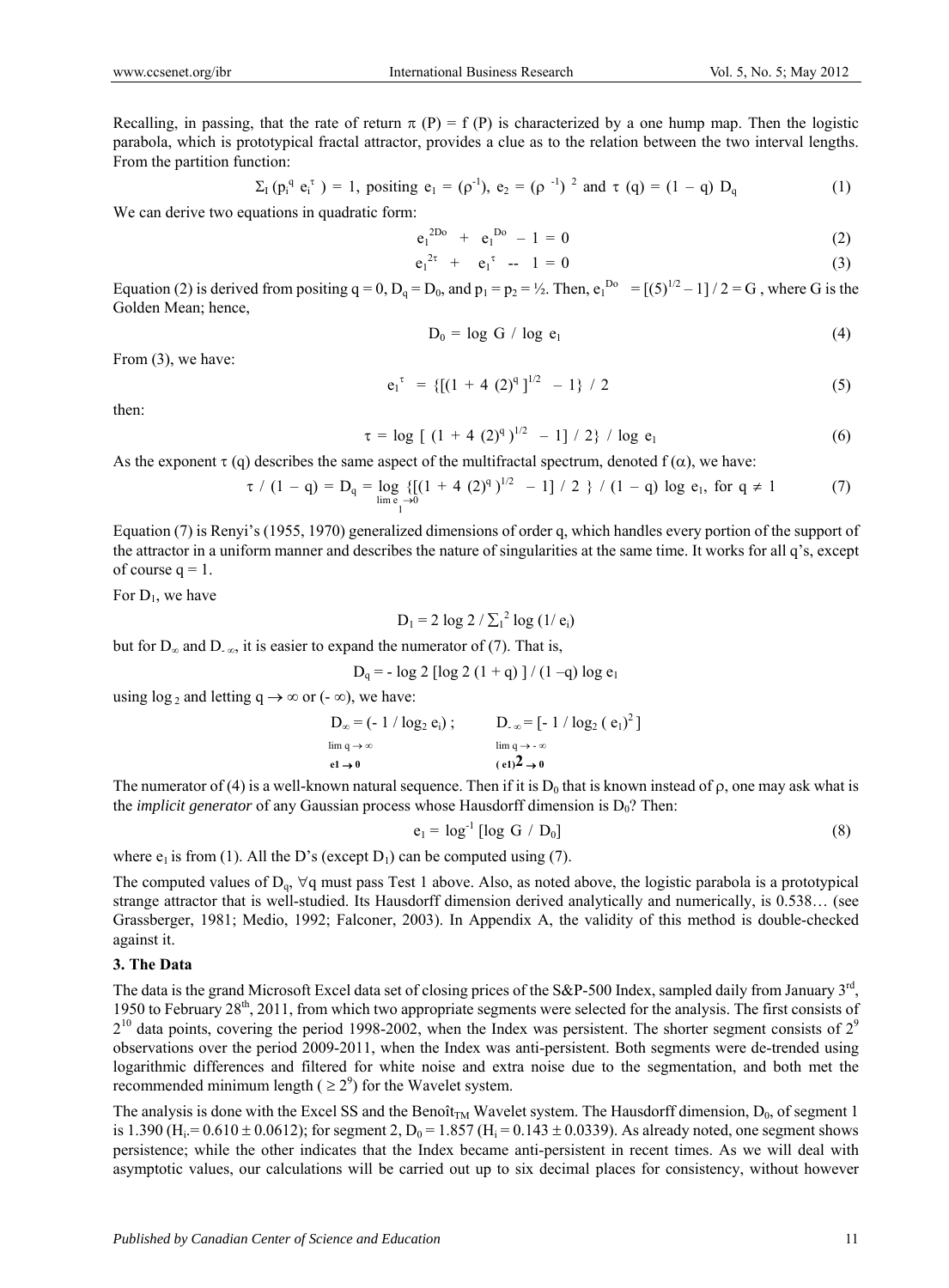making any claim for accuracy beyond that of the exogenously determined Hausdorff dimension. Our results are given below.

## **4. The Results**

The Legendre transform does take one from q and  $\tau$  to  $\alpha$  and  $f(\alpha)$ , where  $\alpha$  is the Lipshitz-Hőlder mass exponent and  $f(\alpha)$  is the multifractal spectrum. Thus,  $f(\alpha)$  describes the fractal dimension of a subset having a mass exponent  $\alpha$ , and gives the same information as  $\tau(q)$ , since  $\alpha(q) = -d\tau(q) / dq$ ,  $df(\alpha) / d\alpha = q$ , and  $f(\alpha) = d\tau / dq - \tau (q)$ . Put differently, the span of  $\alpha$  describes the different subsets of singularities;  $\alpha$  is the singularity strength or the local Holder exponent; and  $f(\alpha)$  gives the fractal dimension of the set having Holder exponent  $\alpha$ ; and at q = 0, one obtains the fractal dimension of the support of the measure. The multifractal information can be presented in more than one form. For the present purpose, however, it is given in terms of q and  $D_q$  to save space.

Our results are given in Table 1 at the end of the paper. As it can be seen, the right side of Table 1 describes the attractor in anti-persistence mode, while the left side describes it in persistence mode. If the Hurst exponent varies over time, then moving from persistence to anti-persistence, say, implies a rightward translation of the multifractal spectrum. And this has important consequences for market stability, as will be discussed further in the nest section.

Moreover, suppose  $D_q^i$  is a given value in anti-persistence for a given q, while  $D_q^j$  is a persistence value for the same q. Then  $D_q^i > D_q^j$  or  $D_q^i / D_q^j = v > 1$ . Therefore, the unknown value  $D_q^j \equiv v^{-1} D_q^i$ ,  $\forall q \in \mathcal{R}$ . This information represents an economy of time and effort in the assessment of impacts of changes in H.

Having the meaning of these dimensions in mind, it is easily seen that that knowledge increases our understanding of the geometrical structure of the attractor (or the set B) as well as the level of complexity of the flow  $(\varphi_t)$ ; a good example is that  $D_2$  distinguishes between deterministic chaos and pure randomness. Moreover, Table 1 shows that despite the Wavelet correction, the self-similarity of the S&P-500 Index is limited to a given range since  $D_0 \neq D_1 \neq D_2$ , implying that the covering of the attractor is neither complete nor quite uniform. As to whether this strange attractor is chaotic or not depends on values of the tuning factor well beyond  $r_{\infty}$  (see Appendix A).

Table 1 also shows that a move from persistence to anti-persistence implies an enlargement of the attracting set B of Definition 1 and a rightward translation of the multifractal spectrum curve. Surely, such changes have important implications for policy decisions. That is, even with an empty noise subset, all statistical predictions made in persistence mode, say, would off by a certain amount when the Index moves to anti-persistence.

Finally, Table 1 shows that the procedure satisfies Test 1 and gives results similar to those of the logistic parabola asymptotically modeled with two different generators with two intervals each. The multifractal spectra of the latter are shown in Appendix A.

### **5. Conclusions and Recommendations**

The multifractal formalism is applied to two segments of the S&P-500 Index. The first segment consists of  $2^{10}$  daily observations from 1998 to 2002, while the second examines  $2<sup>9</sup>$  daily observations from 2009 to 2011. Over the first window, the series showed persistence, while the second showed anti-persistence, as measured by their Hausdorff dimensions. The results appear in Table 1. The main findings are the following:

Over the two segments examined, the S&P-500 Index was not exactly self-similar as evidenced by differences in metric and probabilistic dimensions. This is not surprising. Natural processes are self-similar only over a given range; man-made processes are even less so.

Despite its monofractals appearance, the finer structures of the Index reveal it to be a multifractal characterized by a multitude of scaling exponents, demonstrating that the multifractal formalism is richer in terms of information.

The Index was asymptotically modeled by two generators  $(\rho)$  with two intervals each. The results show that a decrease (increase) in the generator implies an enlargement (compression) and a rightward (leftward) translation of the multifractal spectrum. In other words, when the index shifts from persistence to anti-persistence, the attracting set B of Definition 1, which is a small fraction of the embedding space, increases in size. Amplitudes and orbital periods of both periodic and non-periodic orbits increase. This is consistent with a 1/f noise regime, which is an indication of complexity that makes market crashes more likely.

Any changes in persistence imply a shift in the multifractal spectrum curve that is proportional to the ratio of the dimensions  $D_{\alpha}$ ,  $\forall q \in \mathcal{R}$ . Our results show that over the two periods examined the shift from persistence to anti-persistence increases the attracting set by approximately 33.6 per cent. As noted before, the fractal dimensions provide qualitative and quantitative information about both the geometry of the attracting set and the complexity of the flow. Accordingly, all future statistical predictions made during persistence mode (1998-2002) would have been off by 33.6 per cent in anti-persistent mode (2009-2011).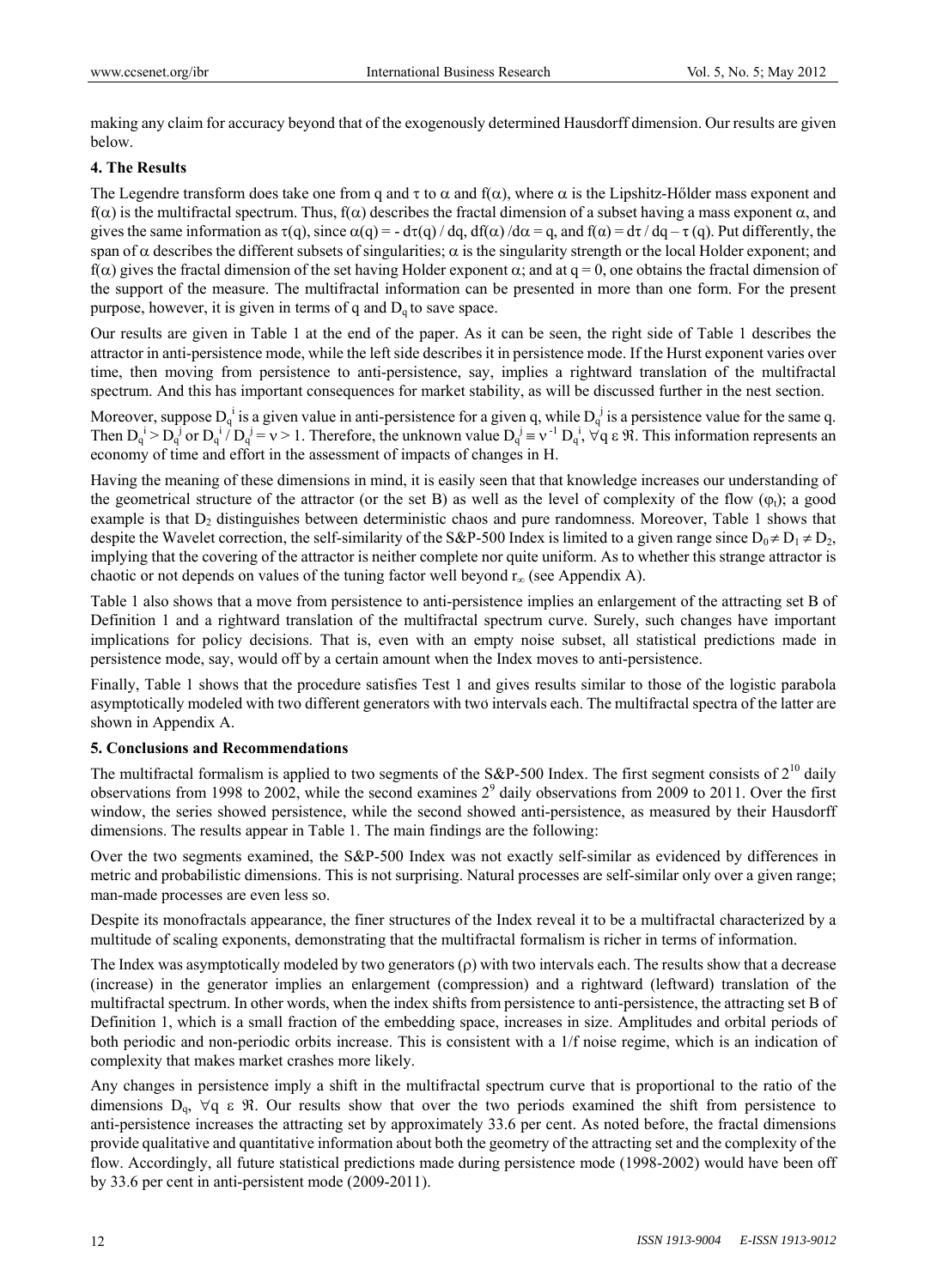We apply the present procedure to the logistic parabola. The comparison shows that all the fractal dimensions can be derived from an exogenously determined Hausdorff dimension, and that the change in the multifractal spectrum is equal to the change in dimensions.

As to why an index would swing from, say, persistence to anti-persistence is left for further research. However, there seems to be a positive correlation between periods of economic growth and persistence. One may argue *ex hypothesi* that the jump from persistence to anti-persistence is due to a collapse of investors' expectations. That assumption is based on the fact that in persistence mode, investors arrive in the market as 'trains' because they hold positive expectations of the immediate and long-terms. The reverse seems to characterize the anti-persistence mode. Under that hypothesis, it is not at all surprising that the Index was strongly anti-persistent over the period 2009-2011, demonstrating thereby that the capital market is after all a reflexive construct.

#### **References**

Alvarez-Ramirez, J., Alvarez, J., Rodriguez, E., & Fernandez, A. (2008). Time-varying Hurst exponent for US stock markets. *Physica A*, 1959- 1969.

Baraktur, E., Poor, V. H., & Sircar, R. K. (2003). Estimating the fractal dimension of the S&P-500 index using wavelet analysis. *E-Quad Paper*, Department of Electrical Engineering, Princeton Univ., Princeton, N.J. 08544.

Cutland, N. J., Kopp, P. E., & Willinger, W. (1993). Stock price returns and the Joseph effect: A fractal version of the Black Scholes model. *Progress in Probability, 36*, 327-351.

Dominique, C-R., & Rivera, L. S. (2011). Mixed fractional brownian motion, short and long-term dependence and economic conditions: The case of the S&P-500 index. *International Business and Management, 3*, 1-6.

Eckmann, J. P., & Ruelle, D. (1985). Ergotic theory of chaos and strange attractors. *Review of Modern Physics, 57*, 617-656. http://dx.doi.org/10.1103/RevModPhys.57.617

Falconer, K. (2003). *fractal geometry*. New York: John Wiley & Sons.

Flandrin, P. (1992). Wavelet analysis and synthesis of fractional Brownian motion. *IEEE Transactions, 28*, 910-917.

Fisher, A. J., Calvet, L. E., & Mandelbrot, B. B. (1997). Multifractality of deutschmark / US dollar exchange rates. *Cowles Foundation Discussion Paper* no 1165.

Genyuk, J. (1999). Topics in multifractal formalism: local dimension, gobal scaling. Dept of Mathematics Ohio Unoiversity. Retrieved from www.math.osu.edu/node/19421.

Gopikrishan, P. (1999). Scaling of the distribution of fluctuations in financial market indices. *Physica E, 60*, 5305-5310.

Grassberger, P. (1981). On the Hausdorff dimension of fractal attractors. *Journal of Statistical Physics, 26*, 173-179. http://dx.doi.org/10.1007/BF01106792

Grassberger, P., & Procaccia, I. (1983). Measuring the strangeness of strange attractors. *Physica D, 9*(1-2), 189-208. http://dx.doi.org/10.1016/0167-2789(83)90298-1

Greene, M. T., & Fielitz, B. D. (1977). Long-term dependence in common stock returns. *Journal of Financial Economics, 4*, 339-349. http://dx.doi.org/10.1016/0304-405X(77)90006-X

Halsey, T. C., Jensen, M. H., Kadanoff, L. P., Procaccia, I., & Shaiman, B. I. (1986). Fractal measures and their singularities: The characterization of strange sets. *Physical Review A, 33*, 1141-1151. http://dx.doi.org/10.1103/PhysRevA.33.1141

Kaplan, L. M., & Jay Kuo, C. C. (1993). Fractal estimation from noisy data via discrete fractional Gaussian noise and the Haar Basis. *IEEE Transactions, 41*, 3554-3562. http://dx.doi.org/10.1109/78.258096

Miao, Y., Ren, W., & Ren, Z. (2008). On the fractional mixed fractional brownian motion. *Applied Mathematical. Science, 35*, 1729-1738.

Mandelbrot, B. (1974). Intermittent turbulence in self-similar cascades: Divergence of high moments and dimension of the carrier. *Journal of Fluid Mechanics, 62*, 331-358. http://dx.doi.org/10.1017/S0022112074000711

Mandelbrot, B., & van Ness, J. W. (1968). Fractional brownian motions, fractional noises and applications. *SIAM Review, 10*, 422-437. http://dx.doi.org/10.1137/1010093

Medio, A. (1992). *Chaotic dynamics: Theory and applications to economics*. United Kingdom: Cambridge University Press.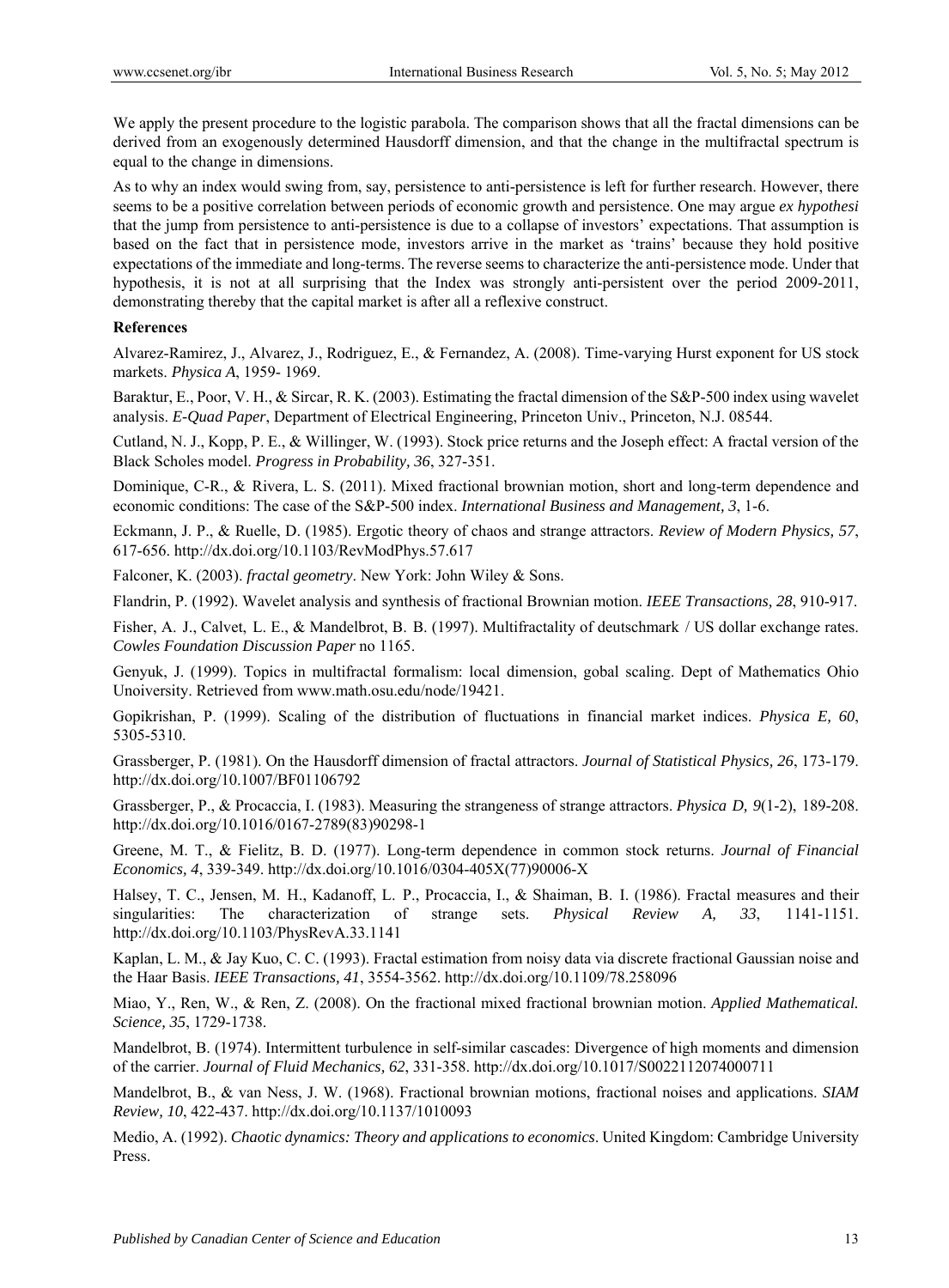Muller, U., Dacorna, M. M., Dave, R. D., Olson, R. B., Pictet, O. V., & von Weizsacker, J. E. (1997). Volatilities of different time resolution: Analyzing the dynamics of market components. *Journal of Empirical Finance, 4*, 213-239. http://dx.doi.org/10.1016/S0927-5398(97)00007-8

Preciado, J., & Morris, H. (2008, Oct.). The varying behavior of U. S. market persistence. Paper presented at *the World Congress on Engineering and Computer Science 2008*, San Francisco, USA.

Renyi, A. (1955). On a new axiomatic theory of probability. *Acta Mathematica Hungaria, 6*, 285-335. http://dx.doi.org/10.1007/BF02024393

Renyi, A. (1970). *Probability theory*. Amsterdam: North-Holland.

Schroeder, M. (2009). *Fractals, chaos, power laws*. New York: Dover Pub., Inc.

Sottinen, T. (2003). Fractional brownian motion in finance and queuing. (Doctoral dissertation). University of Helsinki, Finland, 2003.

Takens, F. (1981). Detecting strange attractors in turbulence. In D. A. Rand and L. S. Young (Eds.), *Dynamical systems and turbulence* (pp.366-381). New York: Springer Verlag. http://dx.doi.org/10.1007/BFb0091924

Thale, C. (2009). Further remarks on mixed fractional Brownian motion. *Applied Mathematical Sciences, 3*, 1-17.

Zili, M. (2006). On the mixed fractional Brownian motion. *Journal of Applied Mathematics and Stochastic Analyses, 2006*, 1-9. http://dx.doi.org/10.1155/JAMSA/2006/32435

|           | $e_1 = 0.70736$                 | $e_2 = 0.500358$ |              | $e_3 = 0.77172$                  | $e_4 = 0.595551$ |
|-----------|---------------------------------|------------------|--------------|----------------------------------|------------------|
|           | $\alpha$                        | $D_{q}$          | q            | $\alpha$                         | $D_{q}$          |
| $\theta$  | $\alpha_0 = 1.5017$             | 1.3900           | $\mathbf{0}$ | $\alpha_0 = 2.005709$            | 1.8570           |
|           | ----                            | 1.334713         |              |                                  | 1.783247         |
| っ         | ----                            | 1.287319         | 2            |                                  | 1.719921         |
| 3         | ----                            | 1.247567         | 3            |                                  | 1.666641         |
|           |                                 |                  |              |                                  |                  |
| $\infty$  | $\alpha_{\min} = 1.0014$        | 1.0014 00        | $\infty$     | $\alpha_{\text{min}} = 1.336900$ | 1.336900         |
| - 1       |                                 | 1.451489         | - 1          |                                  | 1.937063         |
| $-2$      |                                 | 1.515938         | $-2$         |                                  | 2.024859         |
| $-3$      |                                 | 1.578455         | $-3$         |                                  | 2.108875         |
|           |                                 |                  |              |                                  |                  |
| $-\infty$ | $\alpha_{\text{max}} = 2.00200$ | 2.00200          | $-\infty$    | $\alpha_{\text{max}} = 2.674614$ | 2.674614         |

Table 1. The multifractal spectrum of the S&P-500

*Note:* Initiator<sub>1</sub>: 1998-2002, generator<sub>1</sub> of 1.413707 with two intervals  $e_1$  and  $e_2$ . Initiator<sub>2</sub>: 2009-2011, generator<sub>2</sub> of 1.295806 with intervals  $e_3$  and e4. The left side of the table shows the Index in persistence mode; the right side shows the Index in anti-persistence mode.

#### Appendix A

Consider the quadratic map:

$$
f(x) = x_{t+1} = r x_t (1 - x_t)
$$
, where  $x \in [0, 1]$ , and  $r \in (0, 4]$  (1A)

Equilibrium values are denoted  $x^*=(1-1/r)$ , and stability criteria are df (x) /d  $x = |f'(x)| = |x(1-2x^*)|$   $\epsilon$  [-1, 1], but  $|f'(x)| = 0$  implies a super-stable orbit of the recursive form of (1A). For  $r < 1$ ,  $x^* = 0$ . At  $r \ge 1$ , non-zero orbits appear. At  $1 < r < 3$ , there are orbits  $\Gamma$ - $2^k$ ,  $k = 0$ . For the purpose, we are interested the behavior of (1A) as the parameter r takes on the following values:

$$
r \approx [1 + (5)^{1/2}] \rightarrow \Gamma_p - 2^k, k = 1
$$
  
\n
$$
r \approx [1 + (6)^{1/2}] \rightarrow \Gamma_p - 2^k, k = 2
$$
  
\nAs r is increased further, there are periodic orbits  $\Gamma_p - 2^k, k = 3, 4, 5, 6, \dots$  At:

$$
r_{\infty} \approx [1 + (6.602052)^{1/2}] \rightarrow \Gamma_{\text{np}} - 2^{\infty}
$$

orbits become *aperiodic*, yielding a Cantor set. However, r<sub>ox</sub> does not form an interval. The Lyapunov characteristic exponent (LCE) is zero. Consequently, there is no SDIC and therefore aperiodicity does not imply chaotic behavior as per Definition 2.

The interval  $r_{\infty} < r \le 4$  is referred to as the chaotic regime. However, Medio (1992, 162) has shown that, in that window, there exist unstable and stable orbits and chaotic intervals. Even in the interval  $[1 + (8)^{1/2}] \le r \le [1 + (8.0738...)^{1/2} \rightarrow F - 3.2^{\text{K}}, k = 1, 2, 3, \dots]$ , termed chaotic by Li and Yorke (1975), there are stable orbits (i. e., LCE < 0), but Medio has also shown that the addition of a small noise is sufficient to change LCE's from negative to positive. Over the window  $[1 + (8.0738)^{1/2} < r \le 4$ , there are only unstable orbits, but unstable orbits or positive LCE's are insufficient to characterize chaos. At  $r = 4$ , all orbits tend to - $\infty$ , hence there is SDIC and chaos in our sense. However, the lesson here is that in the presence of noise, all quantitative assessments are invalid.